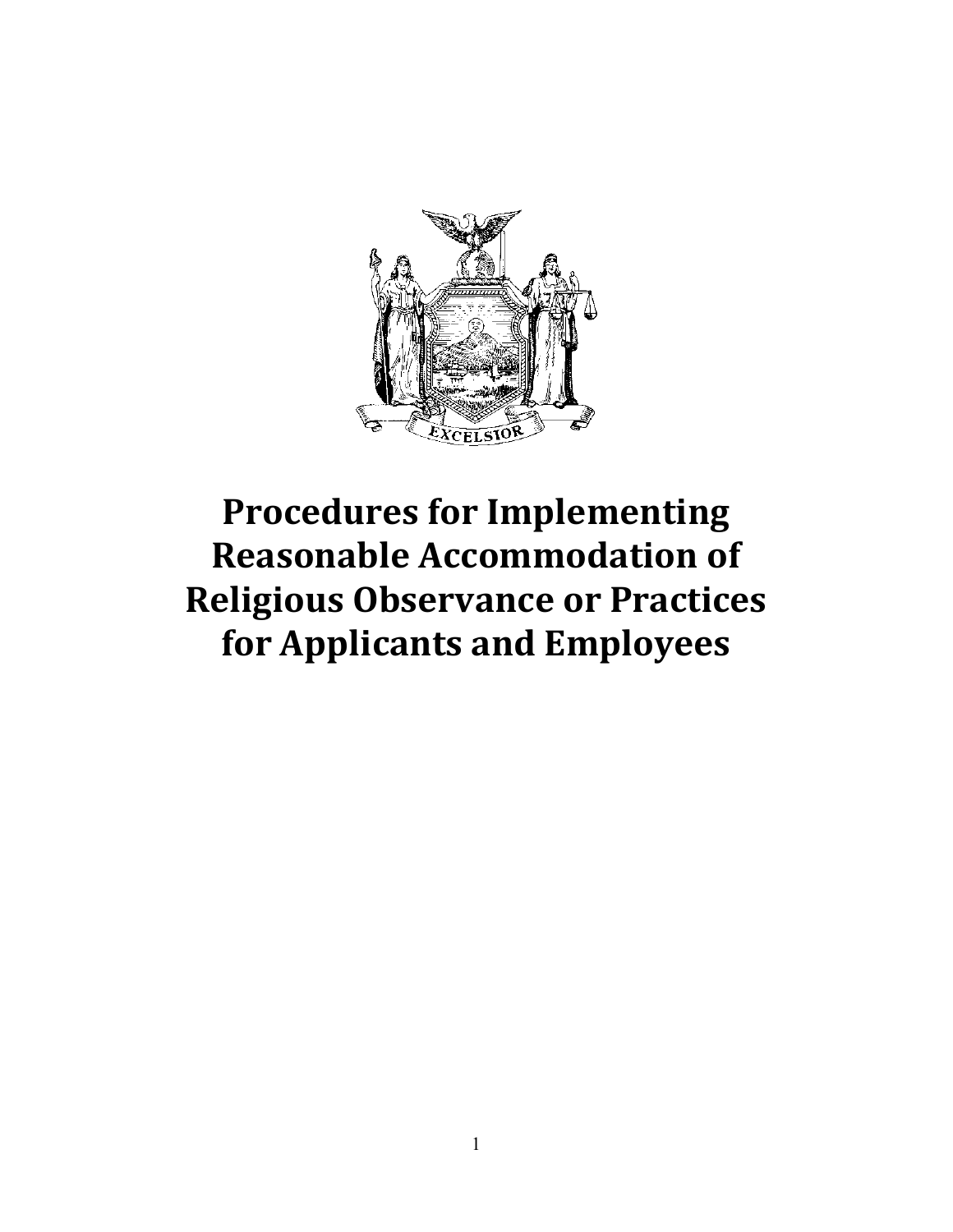# **TABLE OF CONTENTS**

| А.<br><b>B.</b> |                                                                                                                                                                |
|-----------------|----------------------------------------------------------------------------------------------------------------------------------------------------------------|
|                 |                                                                                                                                                                |
|                 | SECTION III: DEFINITIONS AND PROCEDURES FOR HANDLING REQUESTS FOR REASONABLE<br>ACCOMMODATION OF RELIGIOUS OBSERVANCES OR PRACTICES IN NEW YORK STATE AGENCIES |
| A.              |                                                                                                                                                                |
| <b>B.</b>       | Uniform Procedures for Processing Reasonable Accommodation Requests 11                                                                                         |
|                 | 1. Who May Request a Reasonable Accommodation of Religious Observance or Practice?12                                                                           |
|                 | 2.                                                                                                                                                             |
|                 | Request for Reasonable Accommodation of Religious Observance or Practice  13<br>a.<br>b. Acknowledgement of Request for Reasonable Accommodation of Religious  |
|                 |                                                                                                                                                                |
|                 | C <sub>1</sub>                                                                                                                                                 |
|                 |                                                                                                                                                                |
| C.              |                                                                                                                                                                |
|                 |                                                                                                                                                                |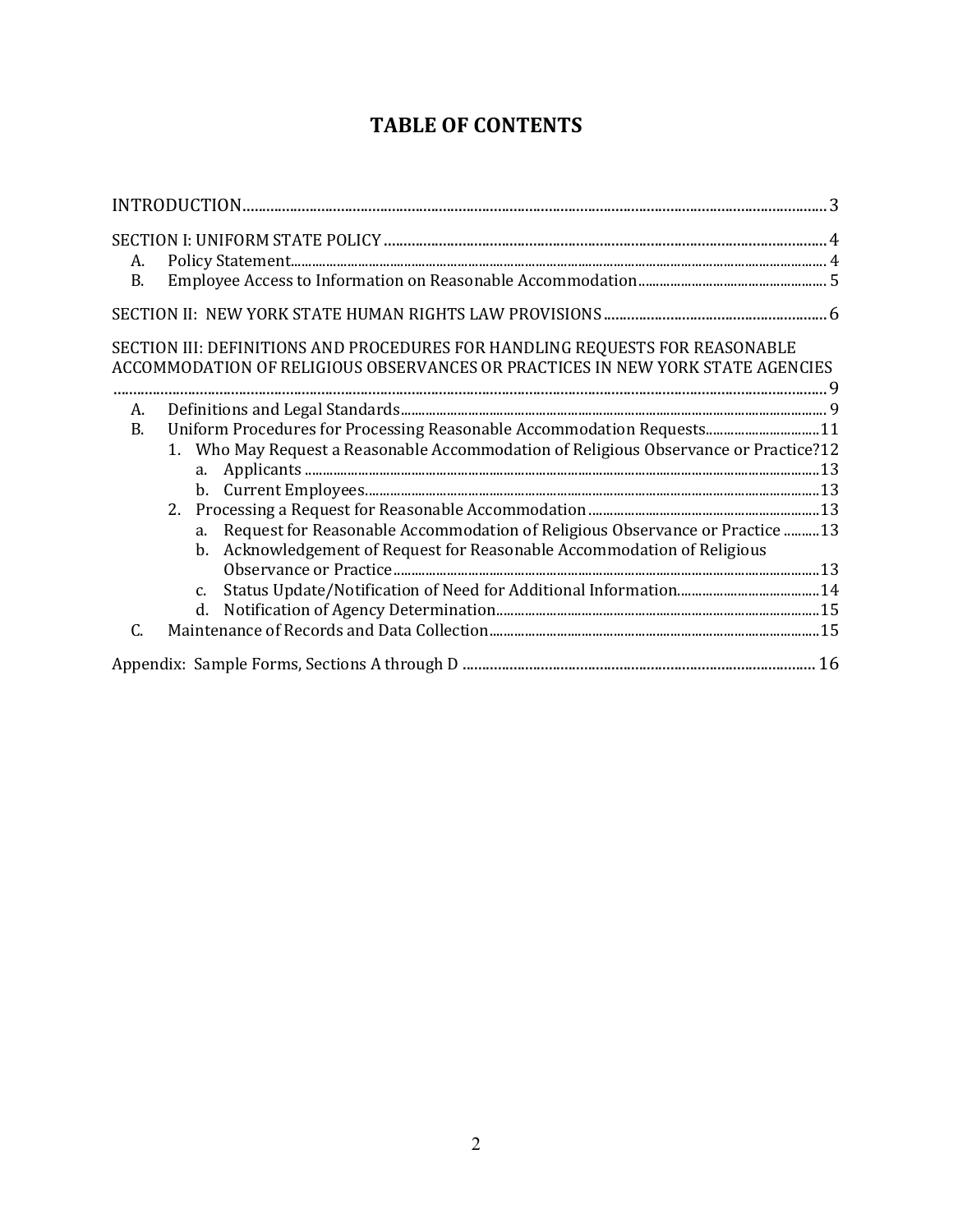### **INTRODUCTION**

<span id="page-2-0"></span>New York State has long been committed to the proposition that every individual in the State has an equal opportunity to enjoy a full and productive life. This commitment to equal opportunity extends to the workplace. Under New York State law, employees are protected from acts of bias, harassment, prejudice or discrimination. This protection extends to those individuals who observe sabbath or holy days, or who observe a particular manner of dress, hairstyle, beard, or other religious practice, in accordance with their religious beliefs. To enable qualified employees and applicants who engage in such observances or practices to contribute to the State's workforce, the State has a uniform policy to ensure the provision of reasonable accommodation to such individuals.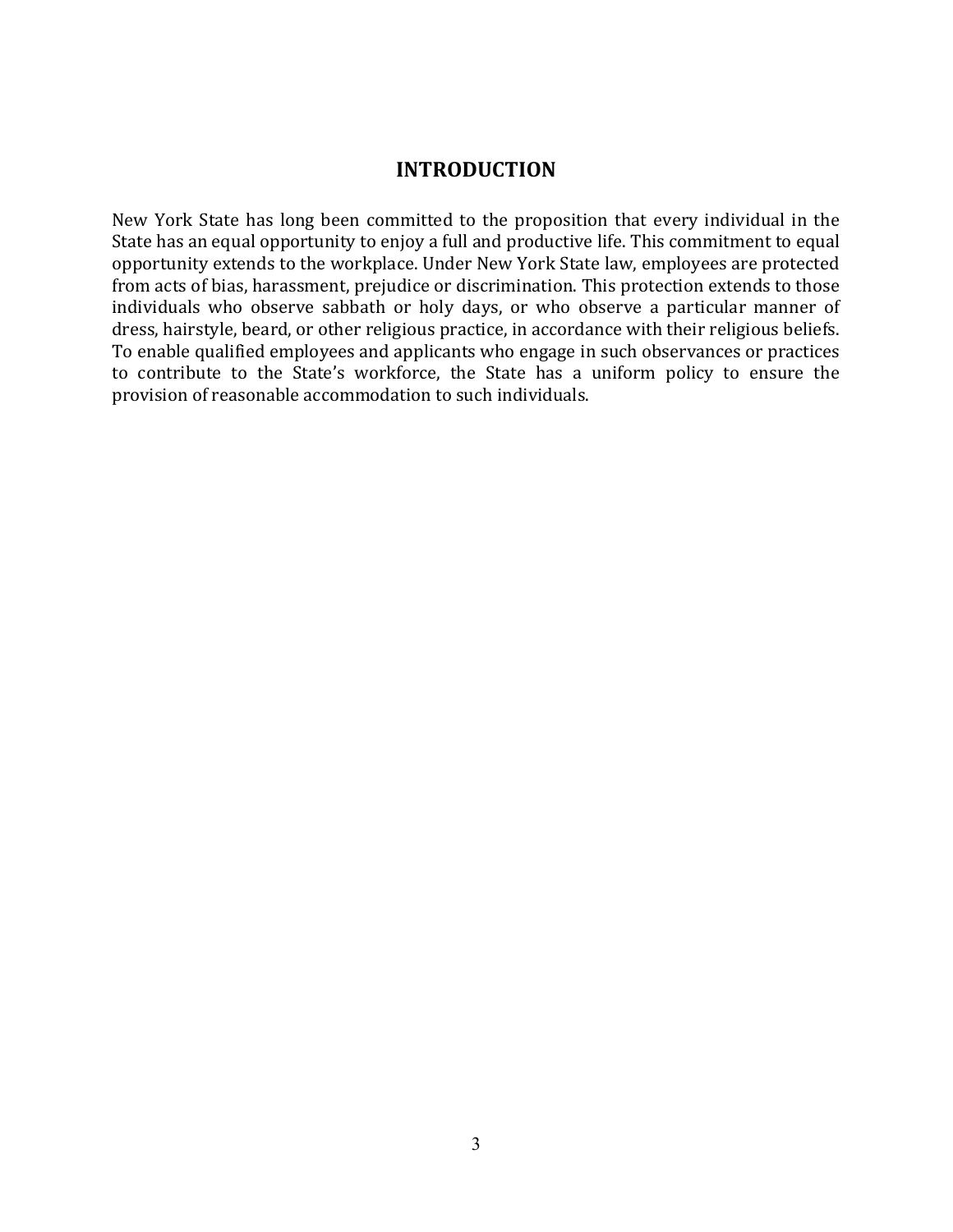## **SECTION I: UNIFORM STATE POLICY**

## <span id="page-3-1"></span><span id="page-3-0"></span>**A. Policy Statement**

Each agency, department, office and facility shall follow the Statewide Reasonable Accommodation Policy and Procedures, as set forth below, and communicate its commitment to provide reasonable accommodation to employees and applicants who engage in religious observances or practices.

> The State of New York is committed to assuring equal employment opportunity for persons who engage in religious observances or practices. To this end, it is the State's policy to provide reasonable accommodation for religious observances or practices. This policy is based on the New York State Human Rights Law, the federal Civil Rights Act of 1964, Title VII, and all applicable Executive Orders and Memoranda. The policy applies to all employment practices and actions. It includes, but is not limited to, recruitment, the job application process, examination and testing, hiring, training, disciplinary actions, rates of pay or other compensation, advancement, classification, transfer and reassignment, promotions, and other terms, condition or privileges of employment.

By providing reasonable accommodations of religious observances or practices, the State and agency, as the employer, can:

- avoid requiring its employees to forego the observance of sabbath or holy days, in accordance with the requirements of their religious beliefs;
- avoid requiring its employees to unnecessarily compromise their observance of particular manners of dress, hairstyle, beard, or other religious practices, in accordance with the requirements of their religious beliefs; and
- enhance the retention and upward mobility of qualified employees without regard for their religious observances or practices.

Reasonable accommodation must be considered in all employment decisions. The employer may not deny any employment opportunity to a qualified employee or applicant who is religiously observant, thus attempting to avoid the need to make a reasonable accommodation, unless the accommodation would impose an undue hardship. This protects the individual's right to equal job opportunity regardless of creed.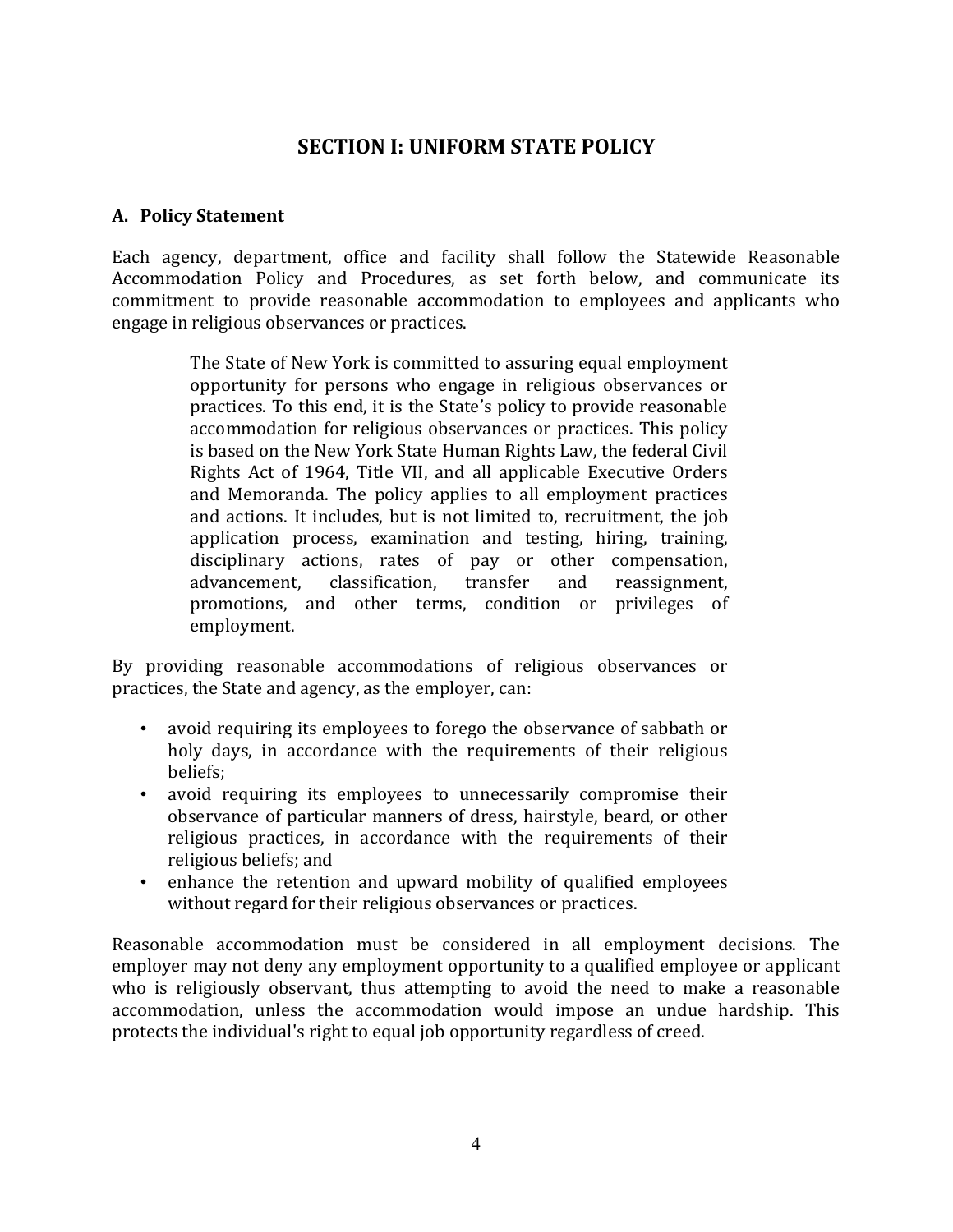### <span id="page-4-0"></span>**B. Employee Access to Information on Reasonable Accommodation**

Every agency must periodically inform its employees of the Reasonable Accommodation Policy and Procedures. Acceptable means of communicating this information include distributing a copy of the policy and procedures to all employees annually via email; referring to the policy on an annual basis in the agency's newsletter and advising employees of where the policy is available both in hardcopy and electronic format; and having division or program directors remind staff of the policy and procedures on an annual basis.

Information on reasonable accommodation is included in New York State's Employee Handbook, titled, "Equal Employment Opportunity in New York State, Rights and Responsibilities" ("Employee Handbook"). Information on the agency's internal discrimination complaint procedure, along with information on an employee's right to file a complaint under the Human Rights Law or the federal Civil Rights Act of 1964, Title VII, for alleged discriminatory acts is also included in the Employee Handbook.

The Reasonable Accommodation Policy should be made available at interviews.

The names and office phone numbers of key personnel involved in providing accommodation, including the agency's Designee for Reasonable Accommodation (DRA) shall be posted and the listing maintained by the agency's DRA. This listing shall also be provided to and made available from personnel offices and EAP coordinators.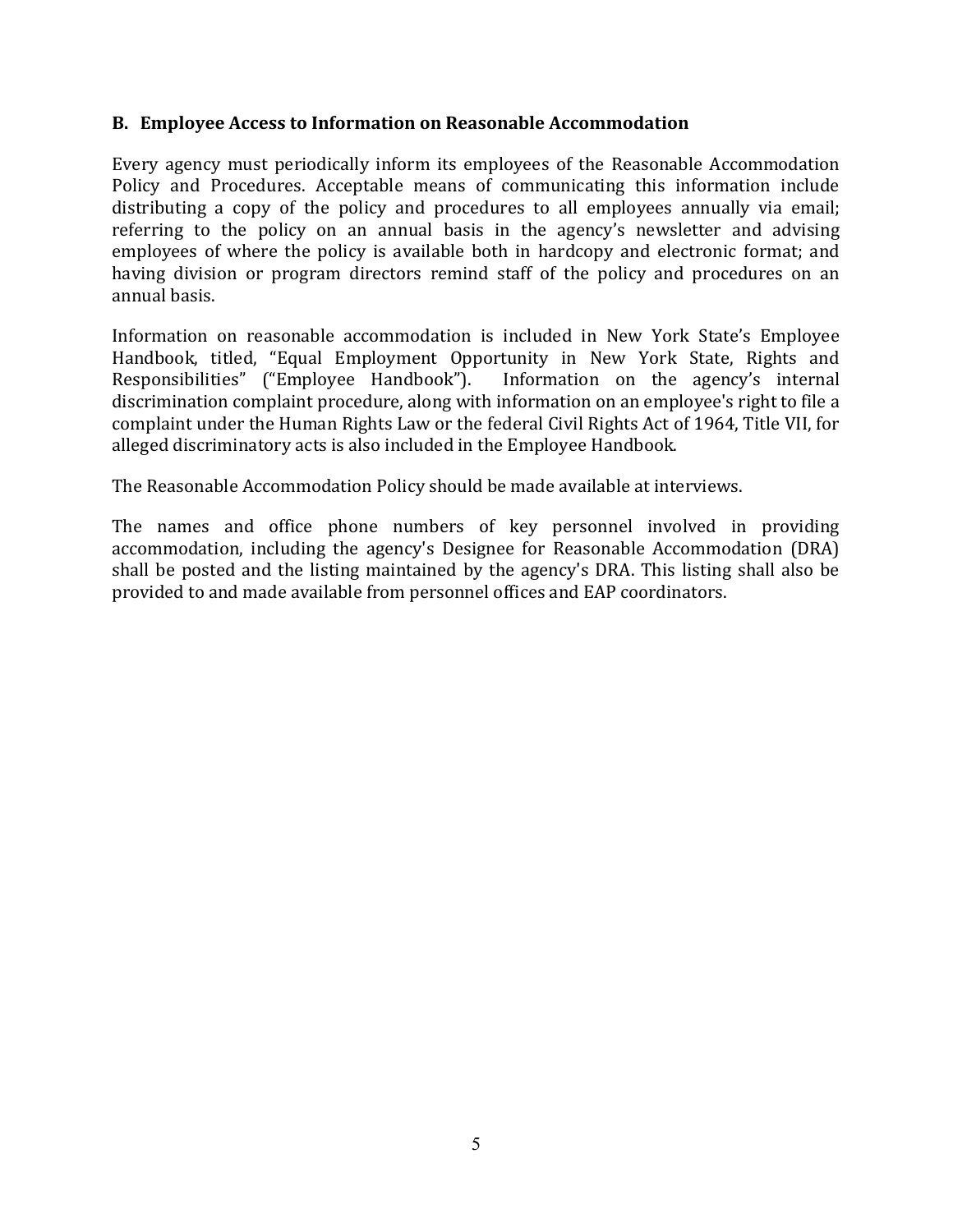## **SECTION II: NEW YORK STATE HUMAN RIGHTS LAW PROVISIONS**

<span id="page-5-1"></span><span id="page-5-0"></span>Section 296 of the New York State Human Rights Law contains the following provisions regarding the accommodation of religious observances and practices.

**10.** (a) It shall be an unlawful discriminatory practice for any employer, or an employee or agent thereof, to impose upon a person as a condition of obtaining or retaining employment, including opportunities for promotion, advancement or transfers, any terms or conditions that would require such person to violate or forego a sincerely held practice of his or her religion, including but not limited to the observance of any particular day or days or any portion thereof as a sabbath or other holy day in accordance with the requirements of his or her religion, unless, after engaging in a bona fide effort, the employer demonstrates that it is unable to reasonably accommodate the employee's or prospective employee's sincerely held religious observance or practice without undue hardship on the conduct of the employer's business. Notwithstanding any other provision of law to the contrary, an employee shall not be entitled to premium wages or premium benefits for work performed during hours to which such premium wages or premium benefits would ordinarily be applicable, if the employee is working during such hours only as an accommodation to his or her sincerely held religious requirements. Nothing in this paragraph or paragraph (b) of this subdivision shall alter or abridge the rights granted to an employee concerning the payment of wages or privileges of seniority accruing to that employee.

(b) Except where it would cause an employer to incur an undue hardship, no person shall be required to remain at his or her place of employment during any day or days or portion thereof that, as a requirement of his or her religion, he or she observes as his or her sabbath or other holy day, including a reasonable time prior and subsequent thereto for travel between his or her place of employment and his or her home, provided however, that any such absence from work shall, wherever practicable in the reasonable judgment of the employer, be made up by an equivalent amount of time and work at some other mutually convenient time, or shall be charged against any leave with pay ordinarily granted, other than sick leave, provided further, however, that any such absence not so made up or charged, may be treated by the employer of such person as leave taken without pay.

(c) It shall be an unlawful discriminatory practice for an employer to refuse to permit an employee to utilize leave, as provided in paragraph (b) of this subdivision, solely because the leave will be used for absence from work to accommodate the employee's sincerely held religious observance or practice.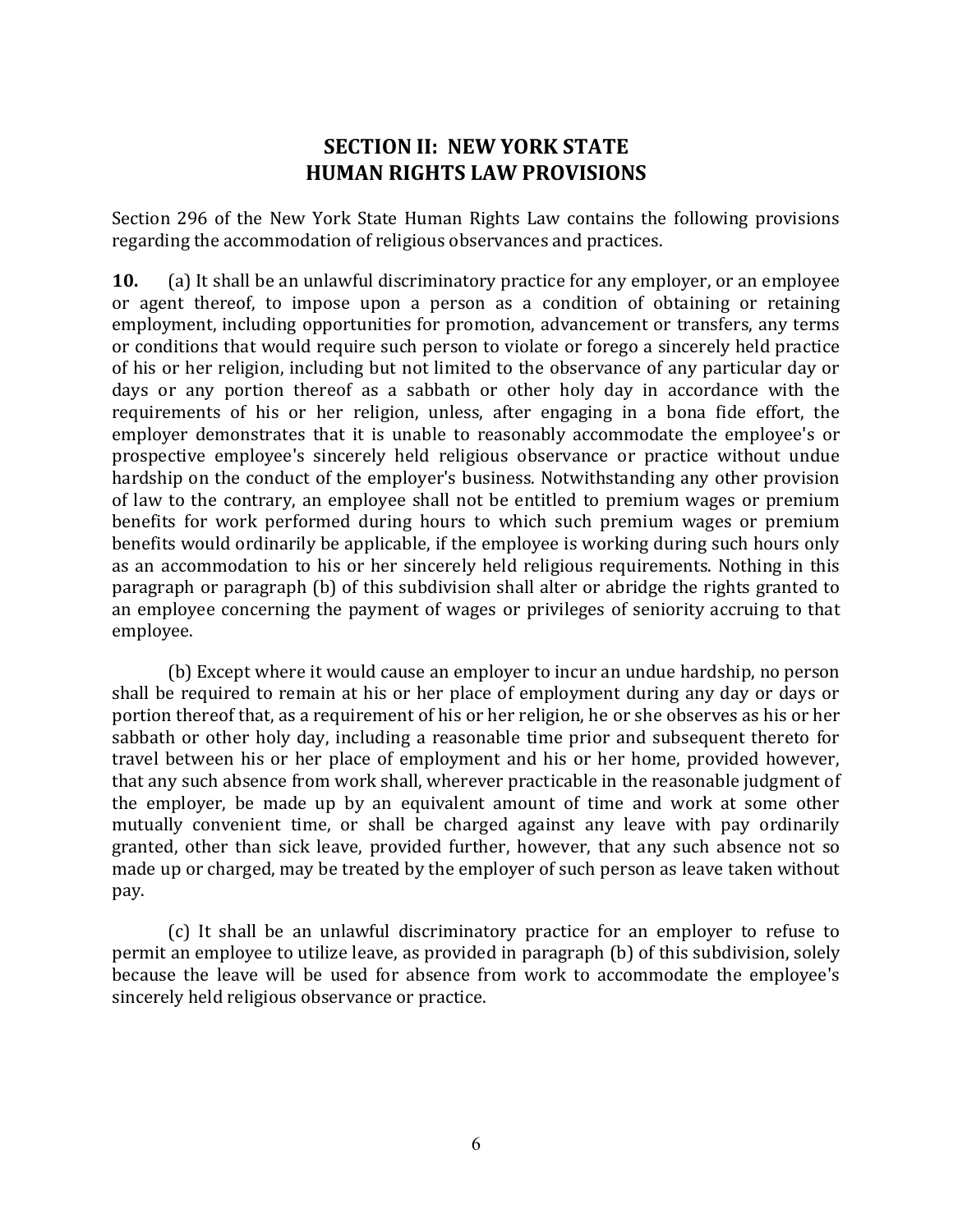(d) As used in this subdivision:

(1) "undue hardship" shall mean an accommodation requiring significant expense or difficulty (including a significant interference with the safe or efficient operation of the workplace or a violation of a bona fide seniority system). Factors to be considered in determining whether the accommodation constitutes an undue economic hardship shall include, but not be limited to:

(i) the identifiable cost of the accommodation, including the costs of loss of productivity and of retaining or hiring employees or transferring employees from one facility to another, in relation to the size and operating cost of the employer;

(ii) the number of individuals who will need the particular accommodation to a sincerely held religious observance or practice; and

(iii) for an employer with multiple facilities, the degree to which the geographic separateness or administrative or fiscal relationship of the facilities will make the accommodation more difficult or expensive.

Provided, however, an accommodation shall be considered to constitute an undue hardship if it will result in the inability of an employee to perform the essential functions of the position in which he or she is employed.

(2) "premium wages" shall include overtime pay and compensatory time off, and additional remuneration for night, weekend or holiday work, or for standby or irregular duty.

(3) "premium benefit" shall mean an employment benefit, such as seniority, group life insurance, health insurance, disability insurance, sick leave, annual leave, or an educational or pension benefit that is greater than the employment benefit due the employee for an equivalent period of work performed during the regular work schedule of the employee.

In the case of any employer other than the state, any of its political subdivisions or any school district, this subdivision shall not apply where the uniform application of terms and conditions of attendance to employees is essential to prevent undue economic hardship to the employer. In any proceeding in which the applicability of this subdivision is in issue, the burden of proof shall be upon the employer. If any question shall arise whether a particular position or class of positions is excepted from this subdivision by this paragraph, such question may be referred in writing by any party claimed to be aggrieved, in the case of any position of employment by the state or any of its political subdivisions, except by any school district, to the civil service commission, in the case of any position of employment by any school district, to the commissioner of education, who shall determine such question and in the case of any other employer, a party claiming to be aggrieved may file a complaint with the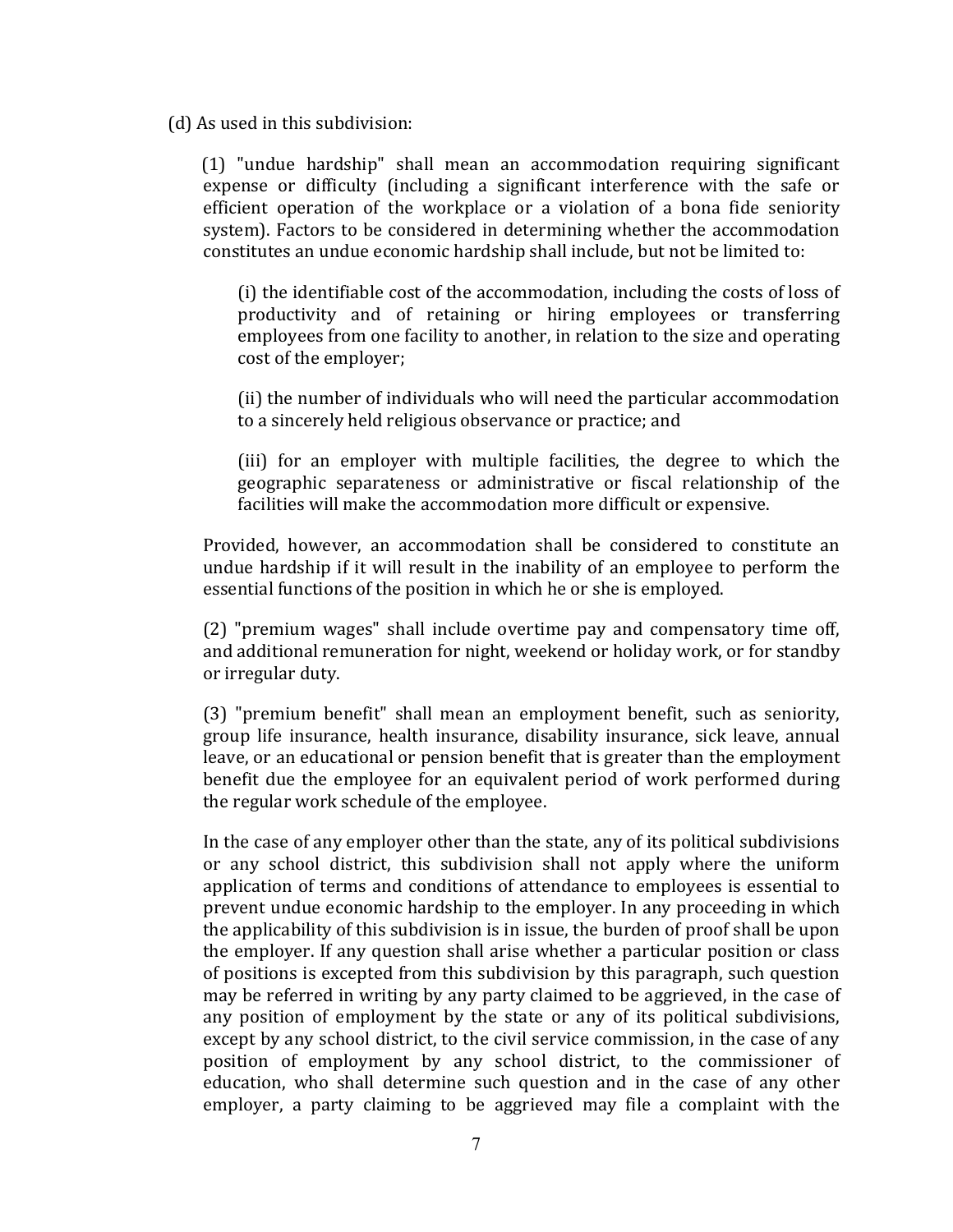division pursuant to this article. Any such determination by the civil service commission shall be reviewable in the manner provided by article seventy-eight of the civil practice law and rules and any such determination by the commissioner of education shall be reviewable in the manner and to the same extent as other determinations of the commissioner under section three hundred ten of the education law.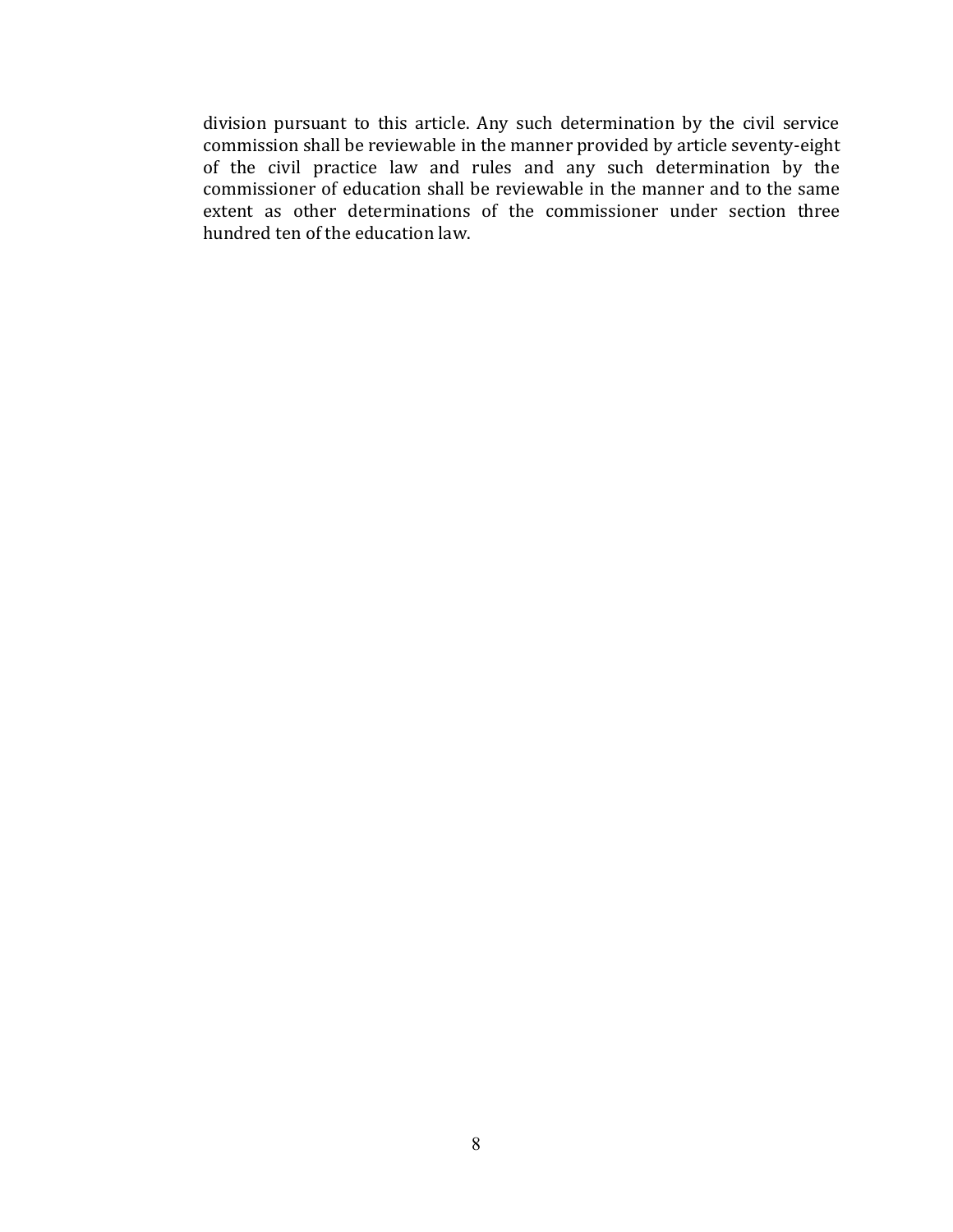# <span id="page-8-1"></span><span id="page-8-0"></span>**SECTION III: DEFINITIONS AND PROCEDURES FOR HANDLING REQUESTS FOR REASONABLE ACCOMMODATION OF RELIGIOUS OBSERVANCES OR PRACTICES IN NEW YORK STATE AGENCIES**

#### <span id="page-8-2"></span>**A. Definitions and Legal Standards**

### 1. Creed

"Creed" encompasses belief in a supreme being or membership in an organized religion or congregation. A person is also protected from discrimination because of having no religion or creed, or being an atheist or agnostic.

#### 2. Religion

"Religion" means an individual's self-identification with a particular creed or religious tradition.

### 3. Sabbath or Holy Day Observance

"Sabbath or holy day observance" means refraining from normal employment, and/or attending religious services, in accordance with the requirements of the individual's religion.

An employee is entitled to time off for religious observance of a sabbath or holy day or days, in accordance with the requirements of his or her religion, provided it does not impose an undue hardship to his or her employer, as explained below.1 Time off shall also be granted to provide a reasonable amount of time for travel before and after the observance.

The Human Rights Law provides that any such absence from work shall, wherever practicable in the reasonable judgment of the employer, be made up by an equivalent amount of time and work at a mutually convenient time, or shall be charged against any available personal, vacation or other paid leave; or provided however that any such absence not so made up or charged may be treated by the Employer as leave without pay.<sup>2</sup>

Leave that would ordinarily be granted for other non-medical personal reasons shall not be denied because the leave will be used for religious observance.3 Under no circumstances may time off for religious observance be charged as sick leave.<sup>4</sup>

 $\overline{a}$ 

<sup>&</sup>lt;sup>1</sup> Human Rights Law § 296.10(a).

<sup>2</sup> Human Rights Law § 296.10(b).

<sup>&</sup>lt;sup>3</sup> Human Rights Law  $\S$  296.10(c).

<sup>4</sup> Human Rights Law § 296.10(b).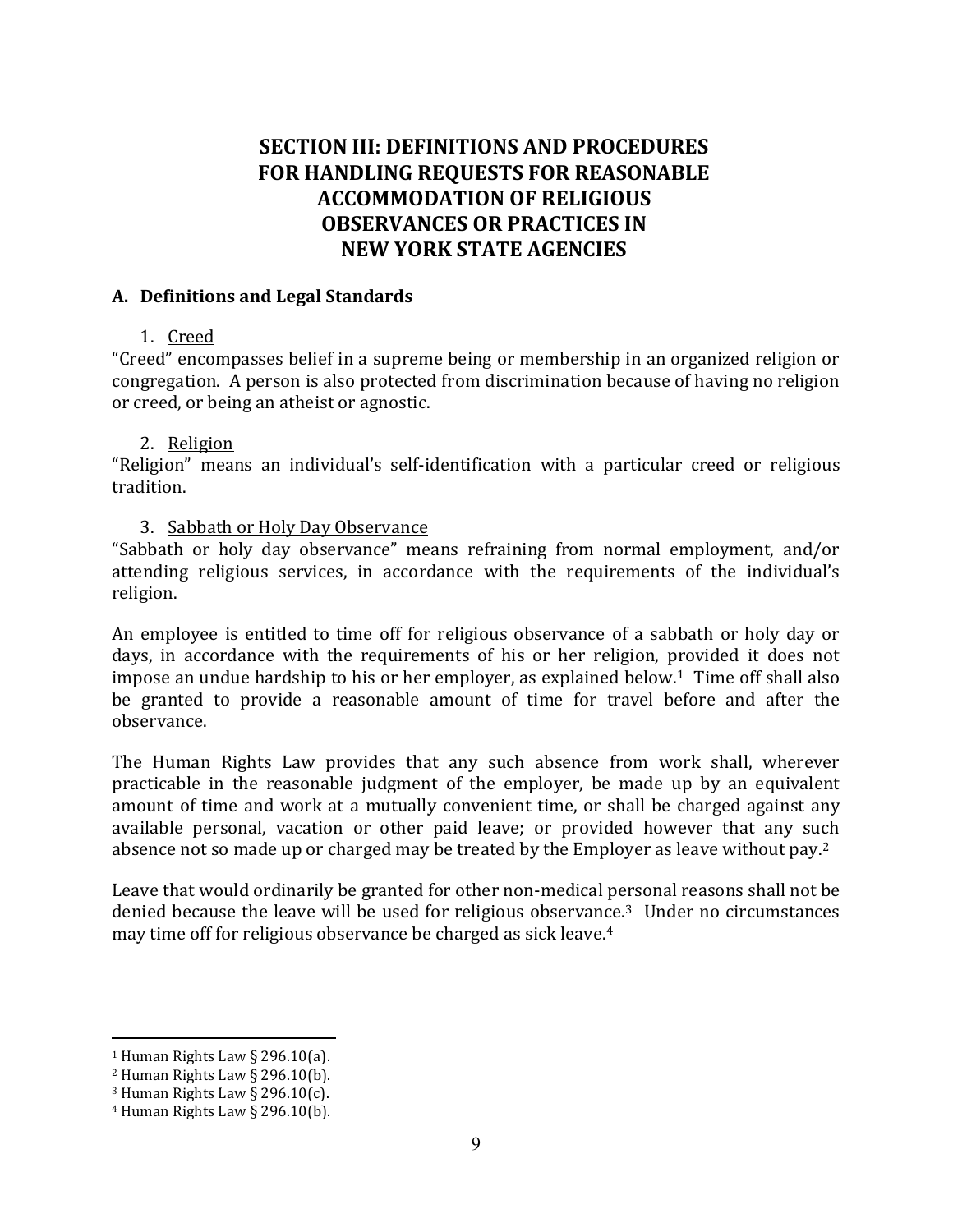The employee is not entitled to premium wages or benefits for work performed during hours to which such premium wages or benefits would ordinarily be applicable, if the employee is working during such hours only to make up time taken for religious observance. Human Rights Law § 296.10(a). "Premium wages" include "overtime pay and compensatory time off, and additional remuneration for night, weekend or holiday work, or for standby or irregular duty." § 296.10(d)(2). "Premium benefit" means "an employment benefit, such as seniority, group life insurance, health insurance, disability insurance, sick leave, annual leave, or an educational or pension benefit that is greater than the employment benefit due to the employee for an equivalent period of work performed during the regular work schedule of the employee." § 296.10(d)(3).

Civil Service Law § 50(9) provides that candidates who are unable to attend a civil service examination because of religious observance can request an alternate test date from the Department of Civil Service without additional fee or penalty.

## 4. Religious Observance or Practice

"Religious observance or practice" includes sabbath or holy day observance, and the observance of a particular manner of dress, hairstyle, beard, or other religious practice, which is a sincerely held practice of the individual's religion.

An employee who, in accordance with his or her religious beliefs, observes a particular manner of dress, hairstyle, beard, or other religious practice, should not be unreasonably required to compromise his or her practice in the workplace. The employer is required by law to make a bona fide effort to accommodate an employee's or prospective employee's sincerely held religious observance or practice.<sup>5</sup>

## 5. Reasonable Accommodation of Religious Observance or Practice

"Reasonable accommodation of religious observance or practice" means refraining from imposing upon a person as a condition of obtaining or retaining employment, including opportunities for promotion, advancement or transfers, any terms or conditions that would require such person to violate or forego a sincerely held practice of his or her religion, unless, after engaging in a bona fide effort, the employer demonstrates that it is unable to reasonably accommodate the employee's or prospective employee's sincerely held religious observance or practice without undue hardship on the conduct of the employer's business.

## 6. Undue Hardship

"Undue hardship" means an accommodation requiring significant expense or difficulty. Significant difficulty includes significant interference with the safe or efficient operation of the workplace or a violation of a bona fide seniority system.

Factors to be considered in determining whether the accommodation constitutes an undue economic hardship shall include, but not be limited to:

 $\overline{a}$  $5$  Human Rights Law § 296.10(a).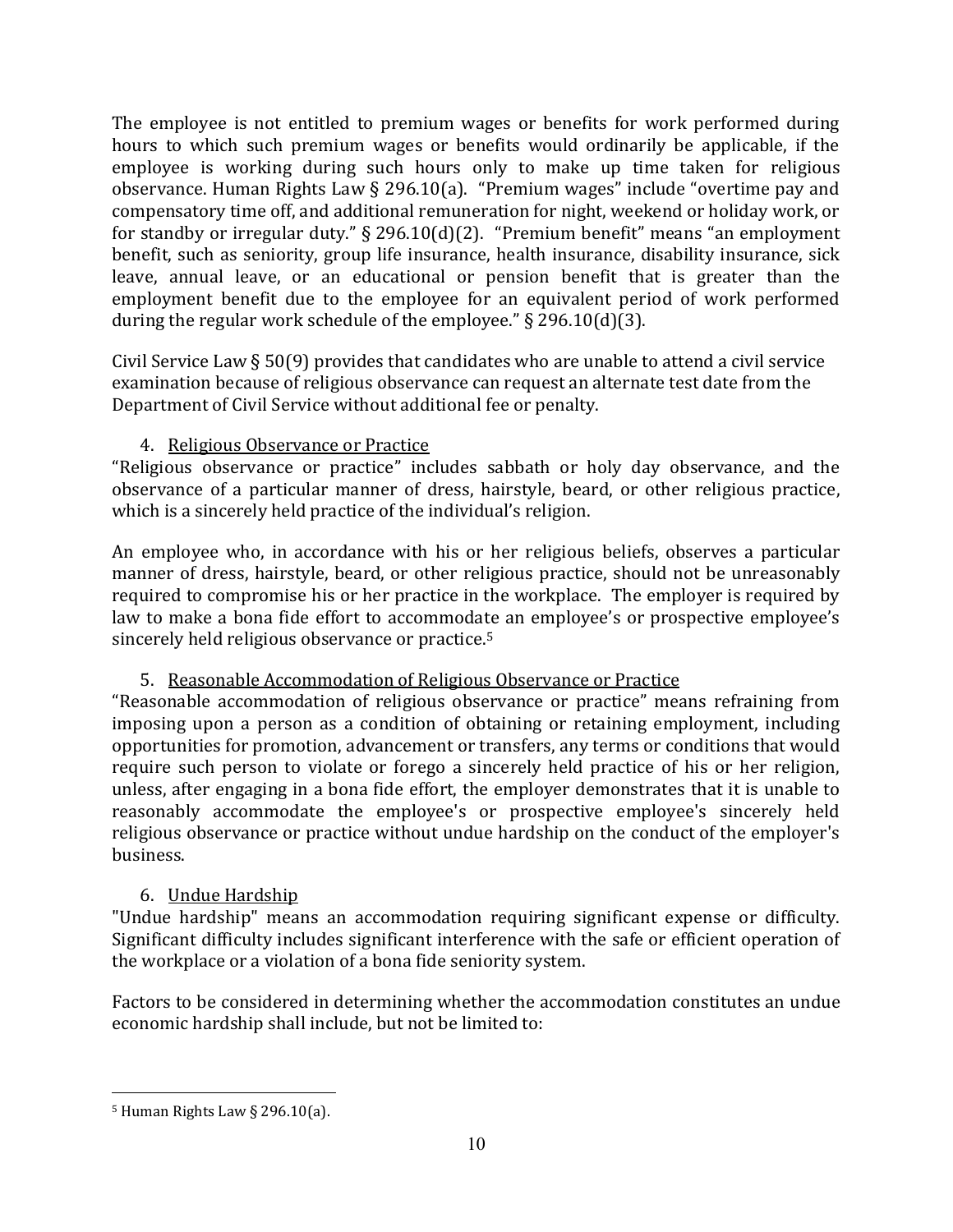(i) the identifiable cost of the accommodation, including the costs of loss of productivity and of retaining or hiring employees or transferring employees from one facility to another, in relation to the size and operating cost of the employer;

(ii) the number of individuals who will need the particular accommodation to a sincerely held religious observance or practice; and

(iii) for an employer with multiple facilities, the degree to which the geographic separateness or administrative or fiscal relationship of the facilities will make the accommodation more difficult or expensive.<sup>6</sup>

An accommodation also constitutes an undue hardship if it will result in the inability of an employee to perform the essential functions of the position in which he or she is employed. In positions that require coverage around the clock or during particular hours, being available even on sabbath or holy days *may* be an essential function of the job. Also, certain uniform appearance standards *may* be essential to some jobs.

## <span id="page-10-0"></span>**B. Uniform Procedures for Processing Reasonable Accommodation Requests**

This section describes the procedures for handling reasonable accommodation requests with respect to religious observance from applicants and State employees. It also articulates the role of the agency's DRA - the individual identified by the agency head to coordinate agency compliance obligations arising from the New York State Human Rights Law, and the federal Civil Rights Act of 1964, Title VII. This section identifies the options that are available to employees when an accommodation has been denied.

Many religious accommodations may occur without any formal request, or any discussion. For example, the wearing of religious headgear should be permitted, without discussion, in nearly all circumstances, unless it creates a specific concern, such as a safety concern or a conflict with an essential appearance standard. Likewise, time off for religious observance should be granted, where reasonable, through the normal process for requesting time off. Frequently, the religious nature of a request for occasional time off will require no discussion, unless the time off requires special consideration due to agency staffing needs.

Whenever a difficulty arises regarding an accommodation, the employee should clearly state the religious nature of the request. The supervisor should always consult with the agency's DRA before denying a request for reasonable accommodation of religious observance or practice.

Where a religious accommodation request cannot be resolved informally between the employee, the supervisor, and the agency's DRA (or where the request is of a type that should always be documented as noted below), a written request for accommodation should be submitted to the agency's DRA, to assure that the issue is reviewed, documented, and resolved in accordance with agency policy and the governing statutes.

 $\overline{a}$  $6$  Human Rights Law § 296.10(d)(1).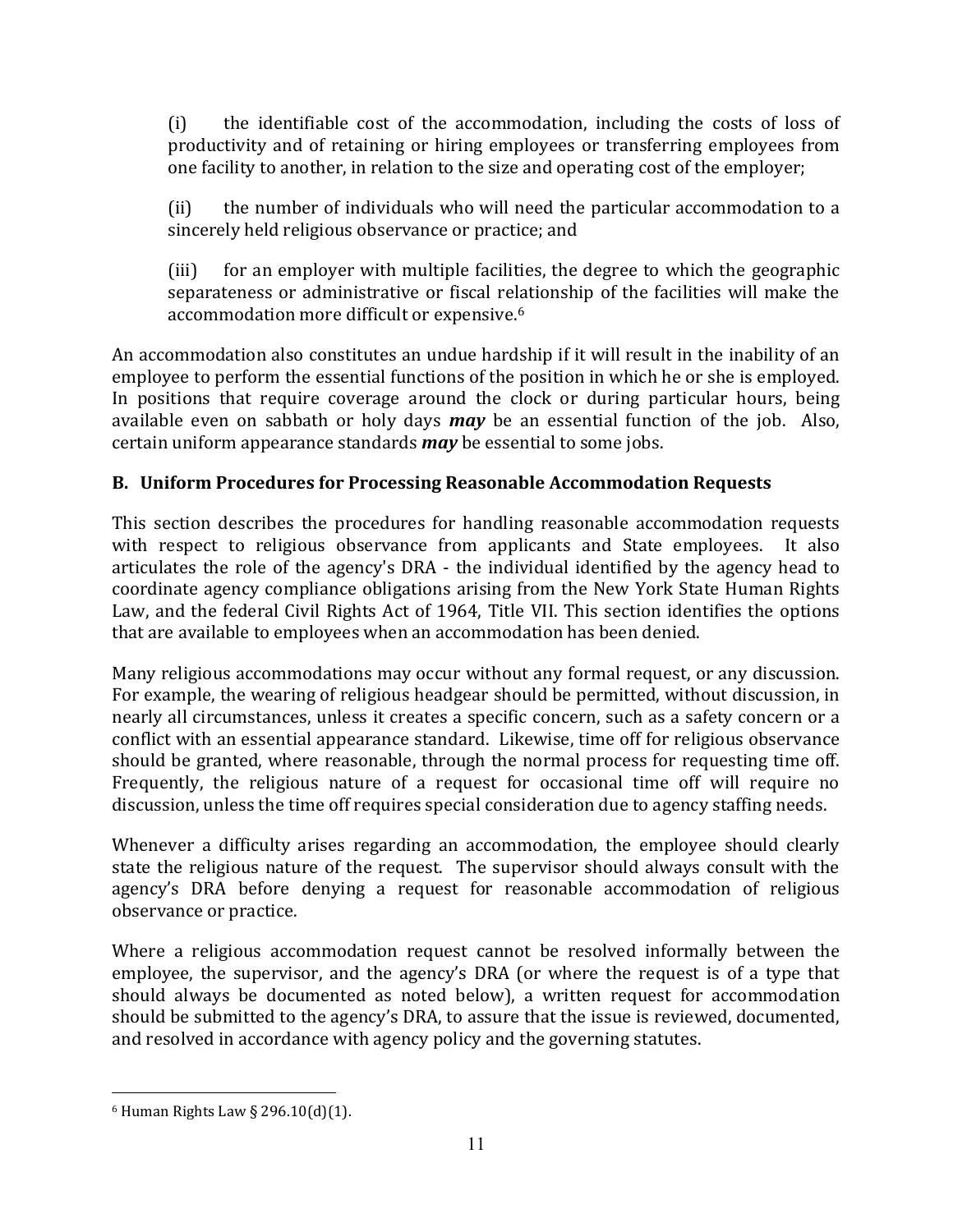Written requests for accommodation should be made using the "Request for Reasonable Accommodation of Religious Observance or Practice" form (*see* Appendix). These forms are provided by the agency and will be available from the DRA, as well as available online. Applicants, employees and other personnel are encouraged to make copies of the completed form for their records. At the end of the process, the original form is filed by the agency's DRA.

**Certain types of requests for religious accommodation should always be documented using the formal "Request for Reasonable Accommodation of Religious Observance or Practice" form.** This applies even if the request is easily granted. Documentation is important to assure fairness and uniformity in the responses to such requests. These include:

- long term, seasonal or permanent schedule changes, to provide time off for sabbath or other religious observance;
- specific scheduled work breaks for prayer or other religious observances;
- use of state facilities (e.g. a private office or conference room) for prayer or other religious purpose; or
- *any* informal request that has been denied should be documented by the DRA.

The agency's DRA is responsible for maintaining records regarding the number of accommodations that involved a written request, and the outcome of those requests.

To request an accommodation, an individual need not mention the Human Rights Law, the Civil Rights Act, or use the phrase "reasonable accommodation". Rather, the individual need only let the employer know that s/he needs a change or adjustment related to a religious observance or practice.

## **The accommodation process should not be adversarial in nature.**

## <span id="page-11-0"></span>1. Who May Request a Reasonable Accommodation of Religious Observance or Practice?

<span id="page-11-1"></span>Employees or applicants who wish to engage in a sincerely held practice of the individual's religion, may request a reasonable accommodation, regardless of title, salary grade, bargaining unit, employment status (permanent, contingent, temporary or provisional) or jurisdictional classification (exempt, non-competitive, competitive or labor class). An employee may request a religious accommodation at any time, regardless of prior nonobservance.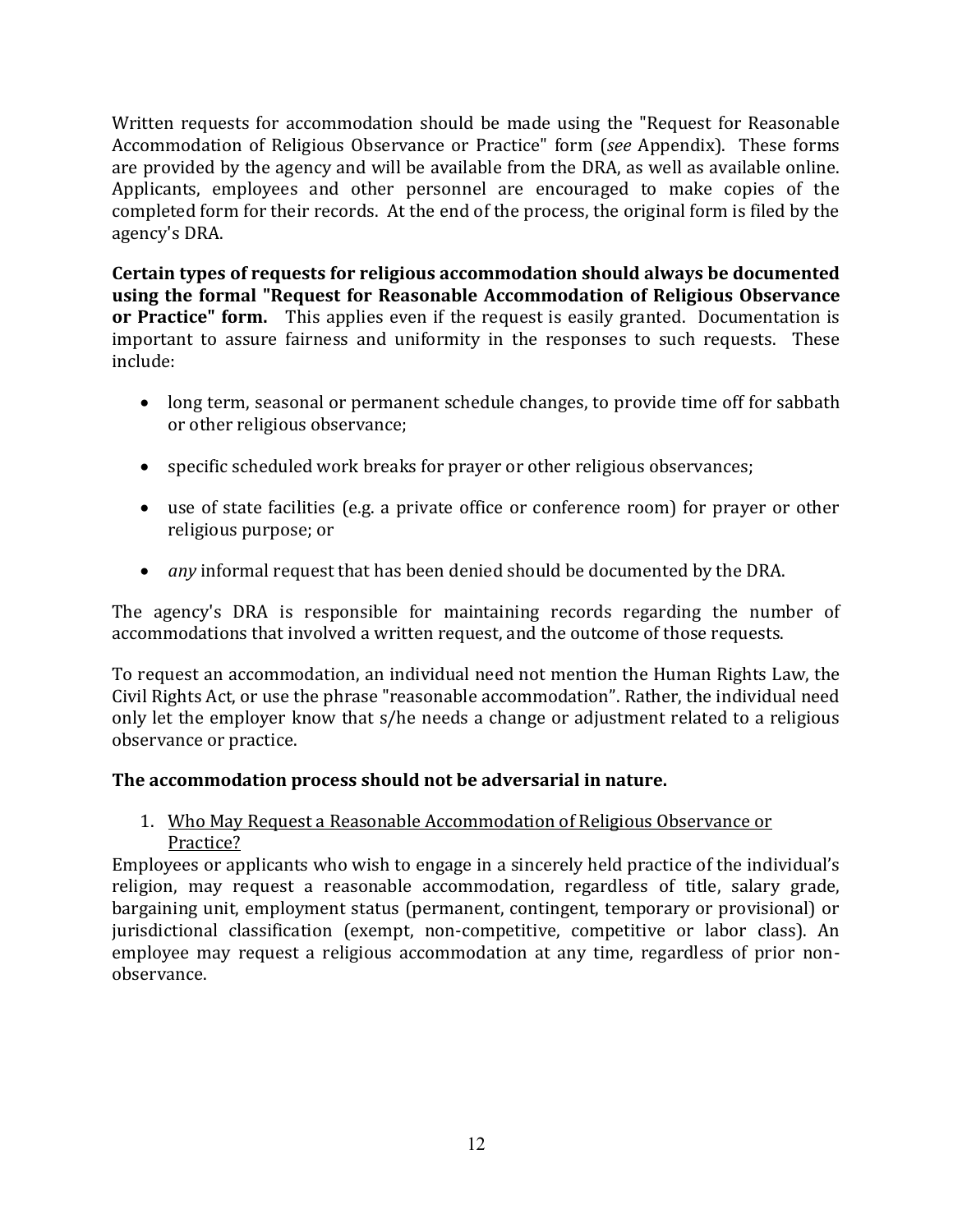### *a. Applicants*

The agency must provide a reasonable accommodation of religious observance during the application process to applicants who request such accommodation. For example, an interview date may fall on a holy day that is observed by the applicant, requiring that an alternate date be arranged. Reasonable accommodation requests may be received by agency personnel and/or the agency's DRA.

### *b. Current Employees*

<span id="page-12-0"></span>Current employees may request a religious accommodation through either their first-line supervisor or the agency's DRA. If an employee makes his or her request through the supervisor, the supervisor may handle and approve the request, with consultation with the agency's DRA as needed. However, when the request cannot be granted, the supervisor shall forward the request to the DRA, to assure that the request is reviewed, documented, and resolved in accordance with agency policy and the governing statutes. (*See* further, information above on certain types of requests that must be documented in writing.)

### 2. Processing a Request for Reasonable Accommodation

<span id="page-12-1"></span>Many religious accommodations require no discussion or formal approval, as noted above with regard to, for example, the wearing of religious headgear. Many other requests for religious accommodation can be approved without a formal written accommodation request, particularly those of a minor or routine nature, such as occasional time off for religious holidays. Others may require a more extensive review and discussion, and certain requests, as noted above, should always be formally documented. The various steps to be followed in handling a formal Request for Reasonable Accommodation of Religious Observance or Practice are set forth in detail, below. We recommend that you refer to the Appendix, which contains the Sample Forms referred to below, as you review the following information.

### *a. Request for Reasonable Accommodation of Religious Observance or Practice*

<span id="page-12-2"></span>This section serves as an initial application form, and asks for basic information needed to consider and act upon the request, such as the name of the applicant/employee; title information; office or unit; work location (for current State employees); and contact information, along with a description of the reasonable accommodation being requested and the reason for the accommodation.

If the individual is unable to complete, sign and date the application, the DRA, an employee's supervisor, or whoever is assisting the individual to complete the form can provide assistance.

### <span id="page-12-3"></span>*b. Acknowledgement of Request for Reasonable Accommodation of Religious Observance or Practice*

This section, once completed, either provides confirmation to the individual that the requested accommodation has been approved, or advises the individual that the request is undergoing further review. It must be signed and dated by the agency's DRA and a copy provided to the employee, with the original retained for record keeping purposes.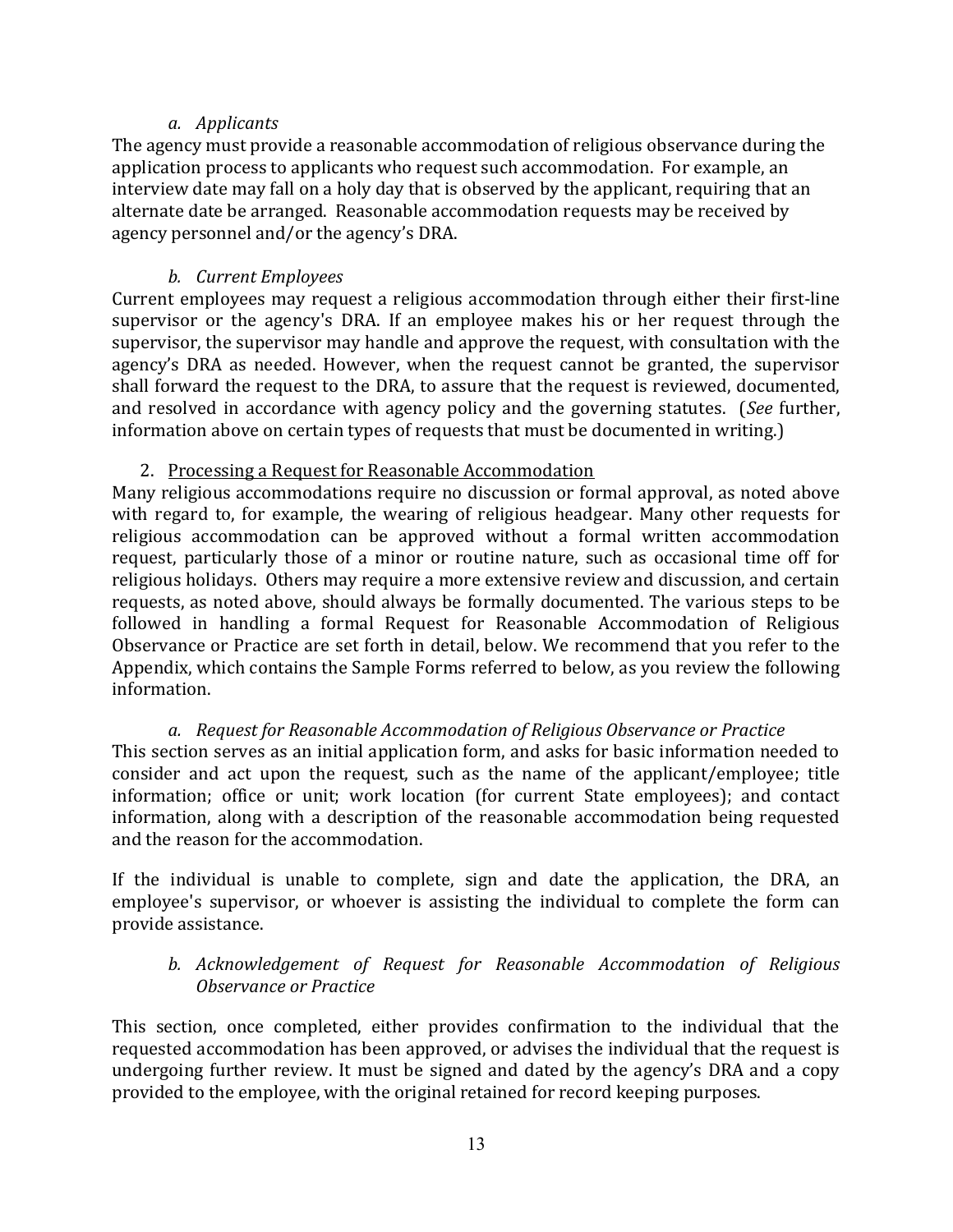The following steps should be followed:

- If the application has been submitted directly to the agency's DRA, he or she must consult with the employee's supervisor before granting an accommodation, to ensure that it is operationally feasible.
- In all cases of formal request for reasonable accommodation of religious observance or practice, the DRA *must* consult with the agency's Counsel, whether granting or denying such request.
- In all cases of formal request for reasonable accommodation of religious observance or practice, the DRA *must* consult with the agency's labor relations representative prior to granting or denying the accommodation to determine whether the request implicates an agency's collective bargaining agreements, and if so, to resolve any conflicts with collectively bargained rights of other employees. While the employer is not obliged to initiate adversarial proceedings against a union when the seniority provisions of a collective bargaining agreement limit its ability to accommodate any employee's religious observance or practice, the employer is required to take reasonable steps short of labor litigation to demonstrate that it has made a good faith attempt at accommodating the employee. For example, the employer may satisfy its duty by seeking volunteers willing to waive their seniority rights in order to accommodate their colleague's religious observance or practice. This waiver must be sought from the union that represents the employees covered by such agreement and not from the individual employees. An employer cannot simply rely upon the seniority provisions of a collective bargaining agreement to deny an accommodation request. The union must be engaged.
- If the reasonable accommodation proposed to be provided may require more than a *de minimis* expenditure or utilization of agency resources, the DRA must confer with the agency's administration and/or fiscal office(s)

## <span id="page-13-0"></span>*c. Status Update/Notification of Need for Additional Information*

This section is used to provide an update to the applicant/employee or to request additional information/supporting documentation, which is necessary before a decision regarding a reasonable accommodation can be made. No later than two weeks after providing a completed Section B to the employee, the DRA must provide this form to the individual who has requested the reasonable accommodation of Religious Observance or Practice, specifying the additional information or documentation that is required to continue with the review and assessment process. Such additional information must truly be necessary to complete the process, and includes, but is not limited to, the exact nature and extent of the religious requirement, and/or information regarding specific type or types of accommodations that might be effective in meeting the religious requirements.

<span id="page-13-1"></span>The agency's DRA signs and dates the form, and the employee is provided with a copy of Section C, with the original filed for recordkeeping purposes.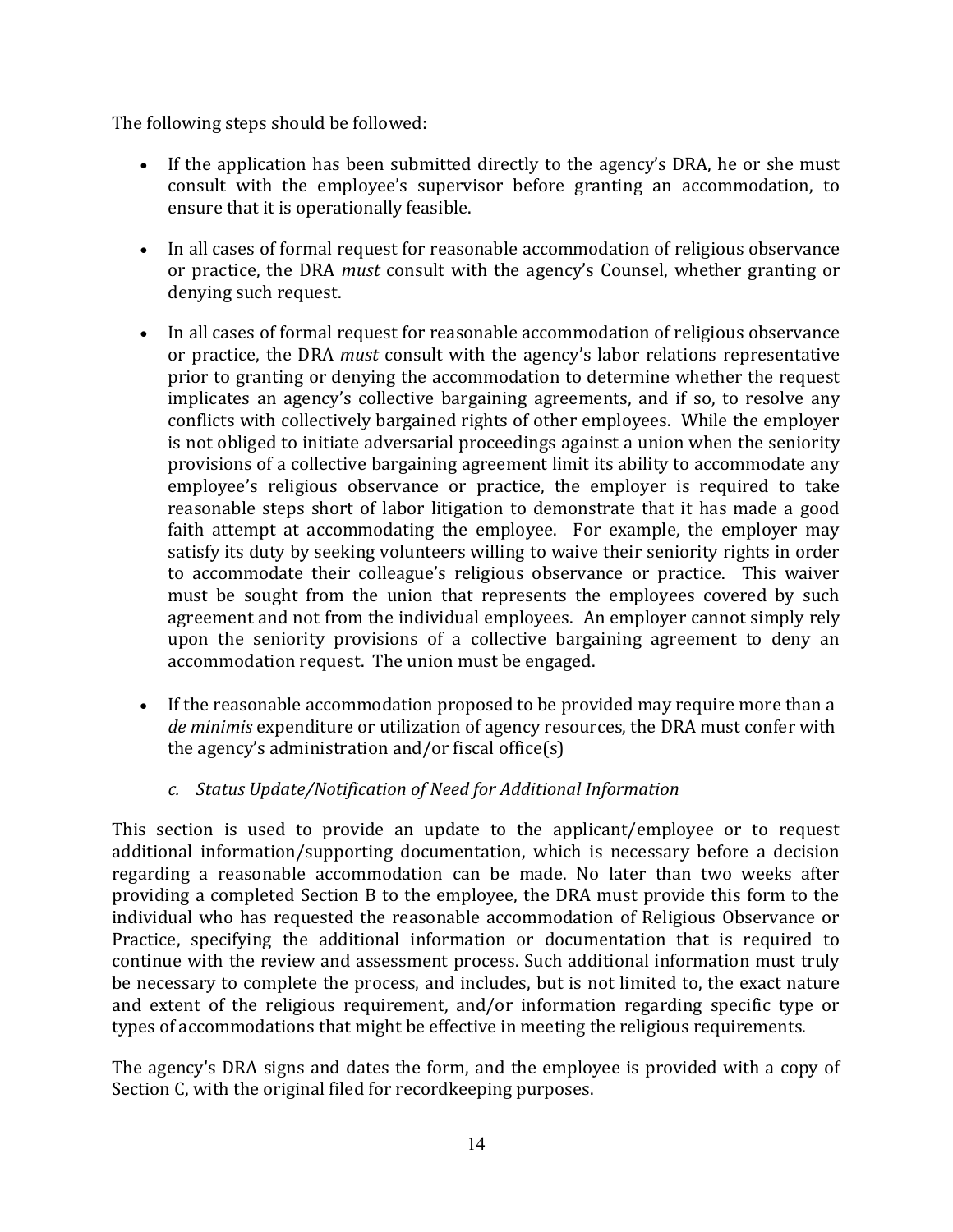## *d. Notification of Agency Determination*

A final review process takes place once adequate information/documentation has been provided. During the final review, the agency's DRA, in consultation with agency Counsel, must determine whether or not the accommodation should be granted, denied, or if there is an alternate accommodation that should be offered. Accommodation of a sincerely held practice of the individual's religion must be granted unless the accommodation would constitute an undue hardship, as explained above in section A.

If the agency will provide the employee with the reasonable accommodation that the employee requested, the DRA will so note in Section D. Before the employee is notified of the approval of the accommodation, the DRA should first notify the employee's supervisor.

If the agency determines that it will offer an accommodation different from the one requested, then the supervisor should be consulted about the proposed accommodation before the employee is advised of the offer. Section D of the Application shall be completed and sent to the employee, to inform the employee of the agency's determination. If the employee does not accept the offered accommodation, Section D of the Application should be returned to the DRA, with the employee's signature, denoting that s/he rejects the accommodation that has been offered.

If the agency denies the request for reasonable accommodation, the DRA will so note in the latter portion of Section D. A reason for the denial must be given to the employee. The employee is also given information on additional alternatives which include the filing of a discrimination complaint if the employee feels that the agency's denial of the accommodation was unlawful. At this point, the employee may elect to accept the agency's decision and end the process; to file an internal discrimination complaint under the State's Equal Employment Opportunity Policy, as set forth in the Handbook of Rights and Responsibilities for New York State agency employees; or to pursue various other remedies, as set forth in Section D. If pursuing an outside complaint, the employee should consult with the appropriate antidiscrimination agency regarding the time limitations for initiating an action. Although these time limitations vary, the time for filing a complaint pursuant to all the alternatives begins to run at the time of the agency's first denial of the accommodation request.

## <span id="page-14-0"></span>**C. Maintenance of Records and Data Collection**

To the extent that any applicable laws, Executive Orders or Memoranda, rules, regulations, or policies require the maintenance of records regarding requests for reasonable accommodation of religious observance or practice, it shall be the DRA's responsibility to maintain such records.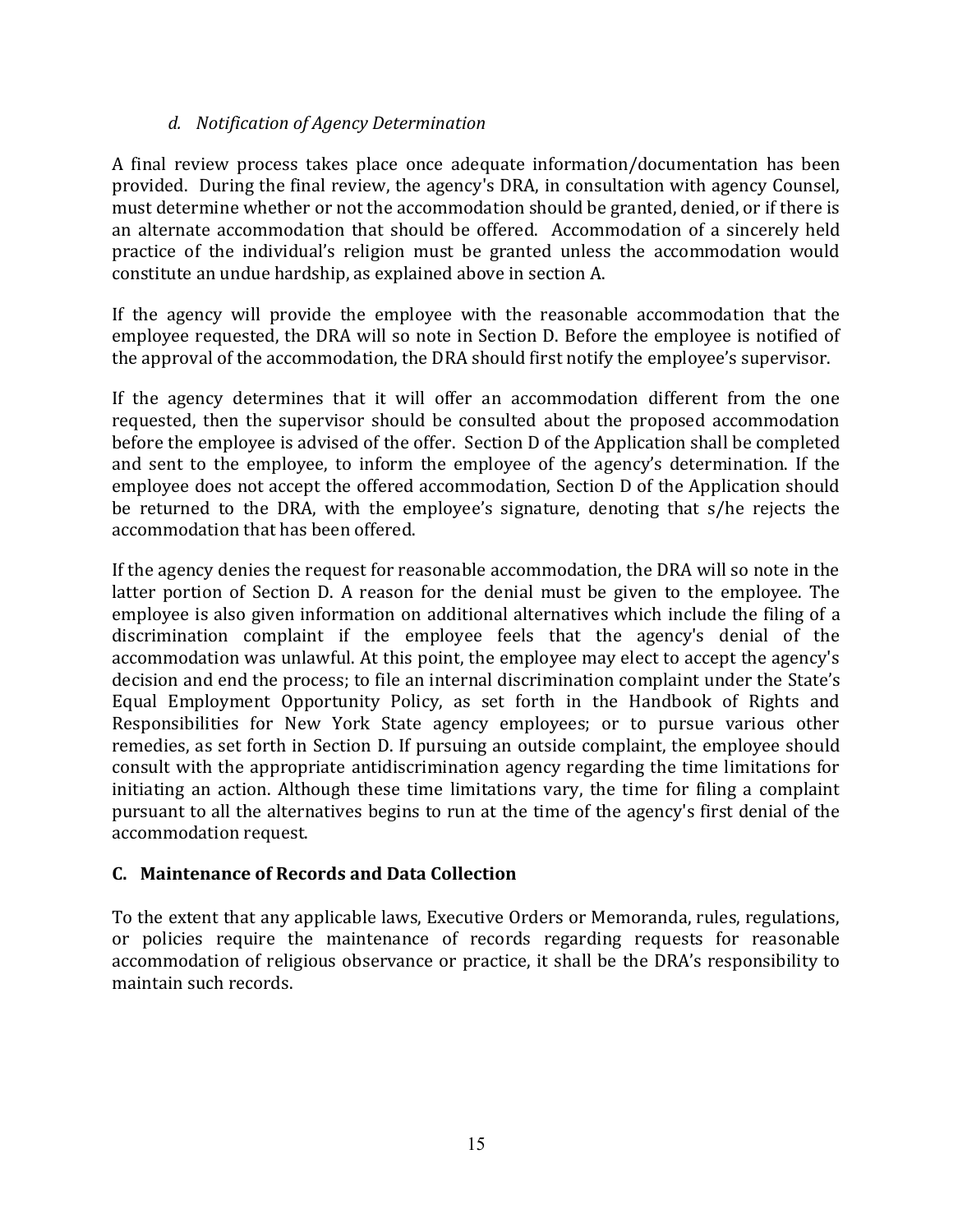# **Appendix: Sample Forms, Sections A through D**

#### **Application to Request Reasonable Accommodation of Religious Observance or Practice**

<span id="page-15-0"></span>Application for reasonable accommodation may be made to the supervisor or the *[Agency's Designee for Reasonable Accommodation (DRA)]*. If the request is made to the supervisor, the supervisor will forward the request to the DRA.

#### **Section A**

#### **(To be completed by employee and returned to supervisor or** *DRA***)**

| Name            |  | Civil Service Title                   | Job Title (if different) |
|-----------------|--|---------------------------------------|--------------------------|
| Office/Unit     |  | Work Location                         | Telephone Number(s)      |
| E-mail address: |  | Preferred method of<br>communication: |                          |

| I am requesting the following reasonable accommodation(s) of my religious observance or practice: |  |  |
|---------------------------------------------------------------------------------------------------|--|--|
|                                                                                                   |  |  |
|                                                                                                   |  |  |
|                                                                                                   |  |  |
|                                                                                                   |  |  |
|                                                                                                   |  |  |
| It is necessary for me to have this accommodation for the following reason(s):                    |  |  |
|                                                                                                   |  |  |
|                                                                                                   |  |  |
|                                                                                                   |  |  |
|                                                                                                   |  |  |
|                                                                                                   |  |  |
|                                                                                                   |  |  |
|                                                                                                   |  |  |

| Employee Signature | Date |
|--------------------|------|
|                    |      |

The employee should retain a copy of this form. The original is filed by the *DRA*.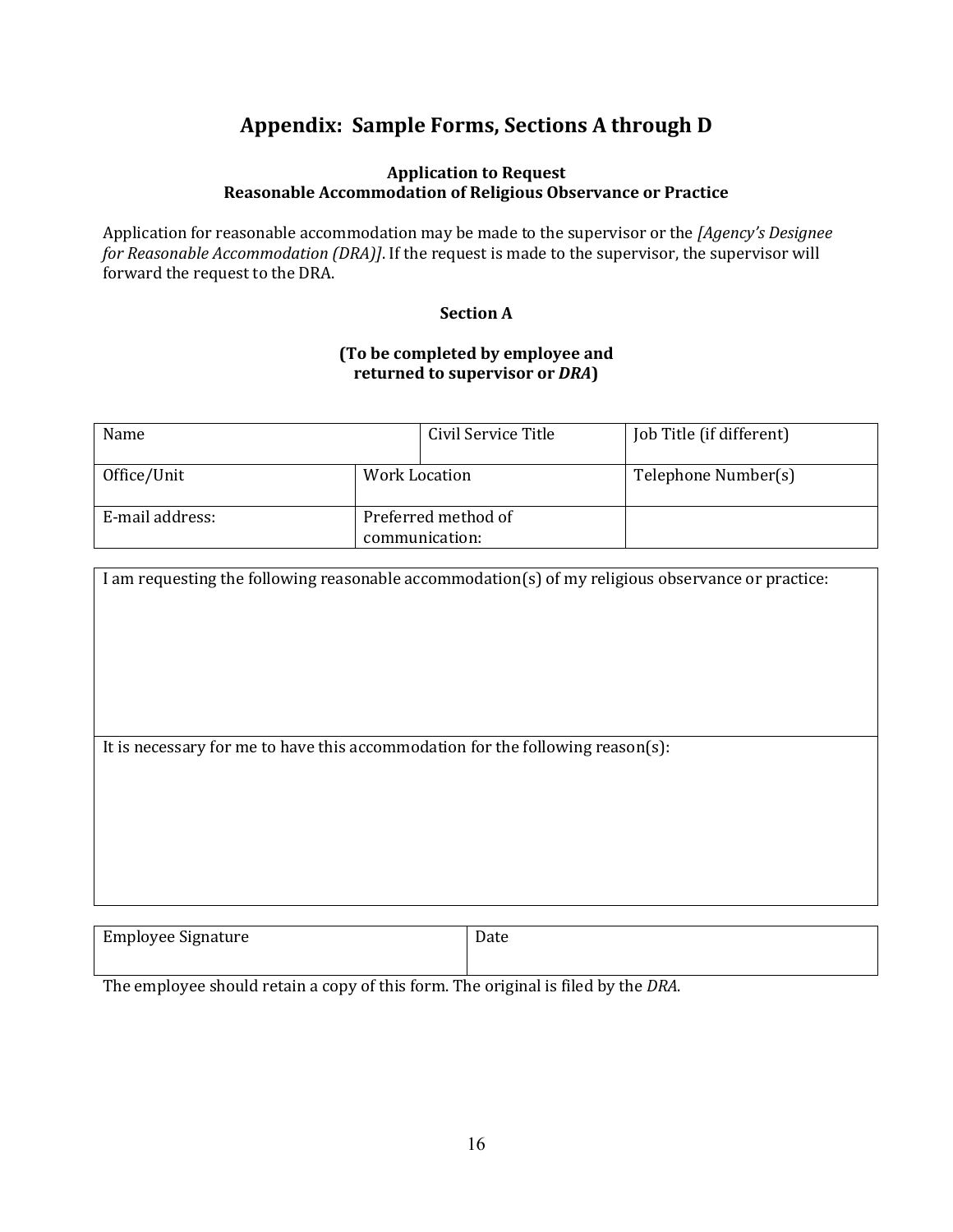Application to Request Reasonable Accommodation of Religious Observance or Practice

### **Section B**

#### **Initial Response to Request for an Accommodation of Religious Observance or Practice (To be completed by DRA)**

Name of Employee:

We have reviewed your application for an accommodation.

Your request has been approved

Comments:

 No decision has been made at this time. We will continue to assess your request. The *[Agency's designated responsible person]* will contact you within the next two weeks.

| Comments:                |      |
|--------------------------|------|
|                          |      |
|                          |      |
|                          |      |
|                          |      |
| Agency's DRA's Signature | Date |
|                          |      |
| DRA's name:              |      |

The employee should retain a copy of this form. The original is filed by the *DRA*.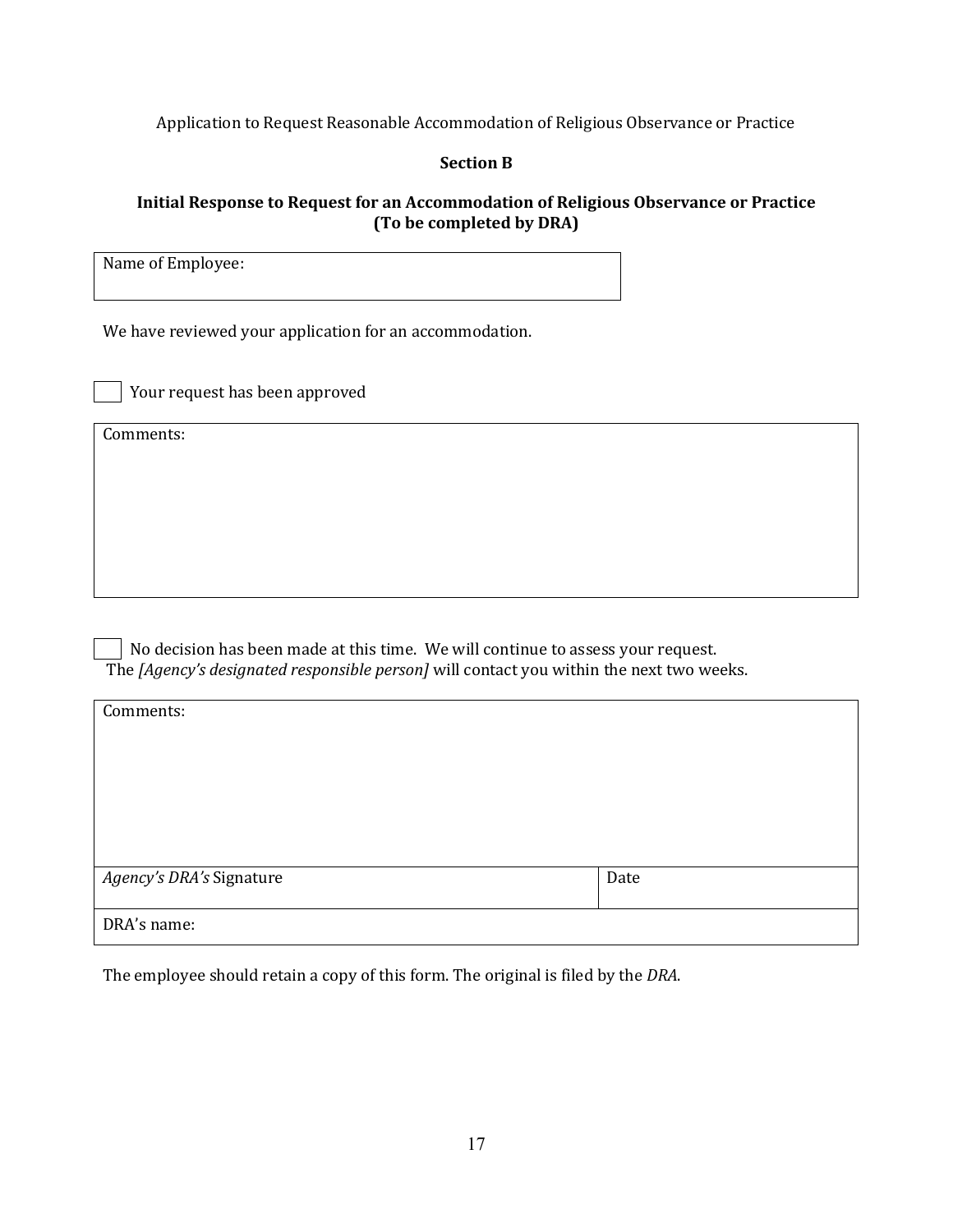Application to Request Reasonable Accommodation of Religious Observance or Practice

#### **Section C**

#### **Notification of Need for Additional Information (To be completed by the** *DRA* **and returned to the employee)**

Name of Employee:

We are continuing to assess your request for accommodation of religious observance or practice. To make a determination, we need the following information:

Explain:

The *[Agency]*'s review process will include an evaluation of all relevant information. This may include an interview with you and/or your supervisor. After completion of the review, you will be informed in writing by the *[Head of Agency or designee]* regarding the *[Agency]*'s decision.

We anticipate that the decision will be made by (date):  $\blacksquare$ If you have any questions, please call *[DRA]*.

| Signature of DRA | Date |
|------------------|------|
|                  |      |
|                  |      |

The employee should retain a copy of this form. The original is filed by the *[Agency's designee]*.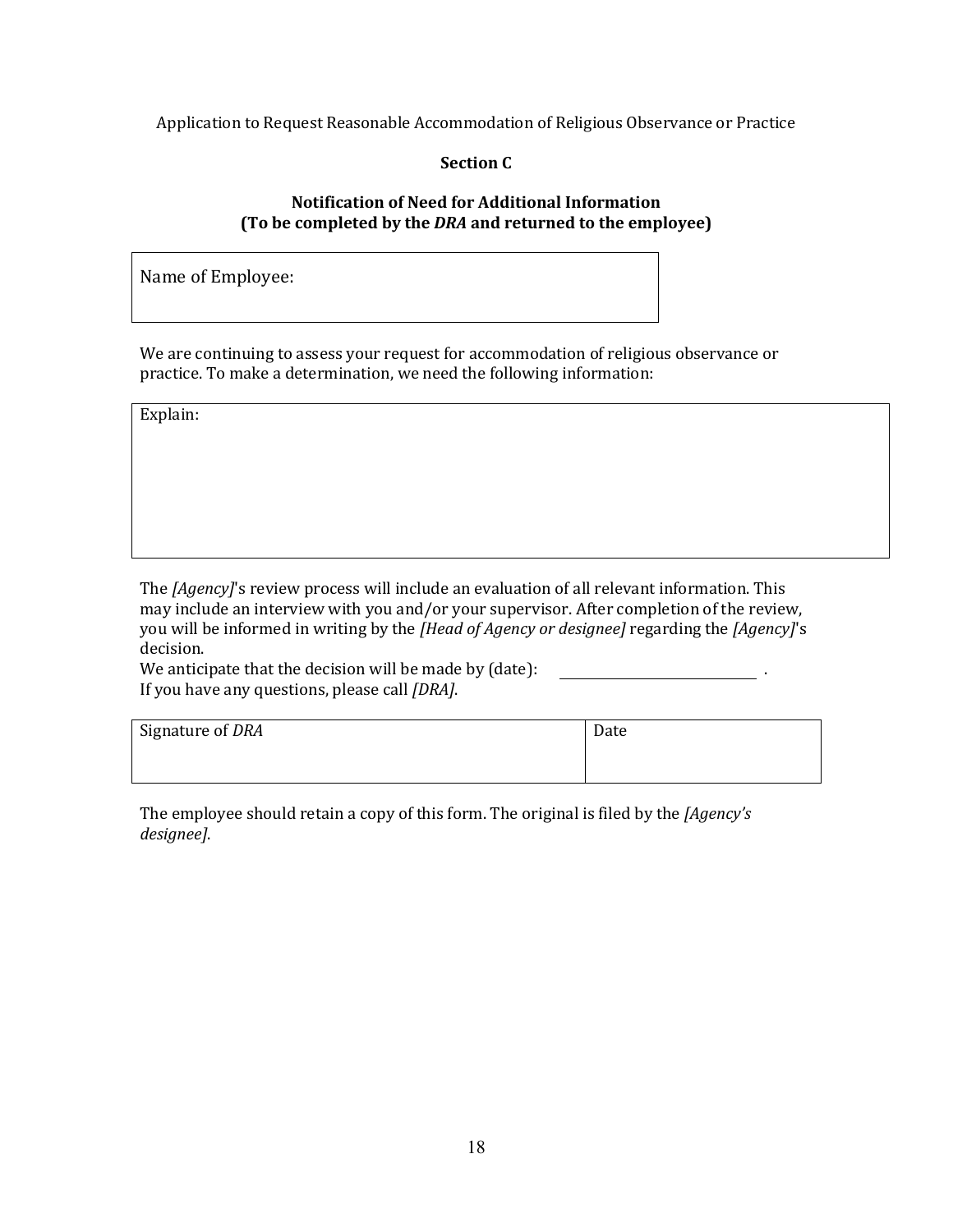Application to Request Reasonable Accommodation of Religious Observance or Practice

### **Section D**

#### **Notification of Agency Determination: (To be completed by the DRA and returned to the employee.)**

#### **Name of Employee**:

Based on the information you provided, the *[Agency]* is able to provide you with a reasonable accommodation, as follows:

 The accommodation of religious observance or practice is granted as you requested in your application.

The accommodation granted differs from the accommodation you requested, as follows:

Please discuss this with your supervisor. A letter from the *[Head of Agency or DRA]* confirming this decision will be sent to you within the next week once you accept the accommodation. If you have any questions, please call *[DRA]*. The employee should retain a copy of this form, and return the original with his or her signature to be filed by the *[Agency's DRA]*.

| I accept ___/ reject _ the above reasonable accommodation. |      |  |
|------------------------------------------------------------|------|--|
| Employee Signature                                         | Date |  |

**-or-**